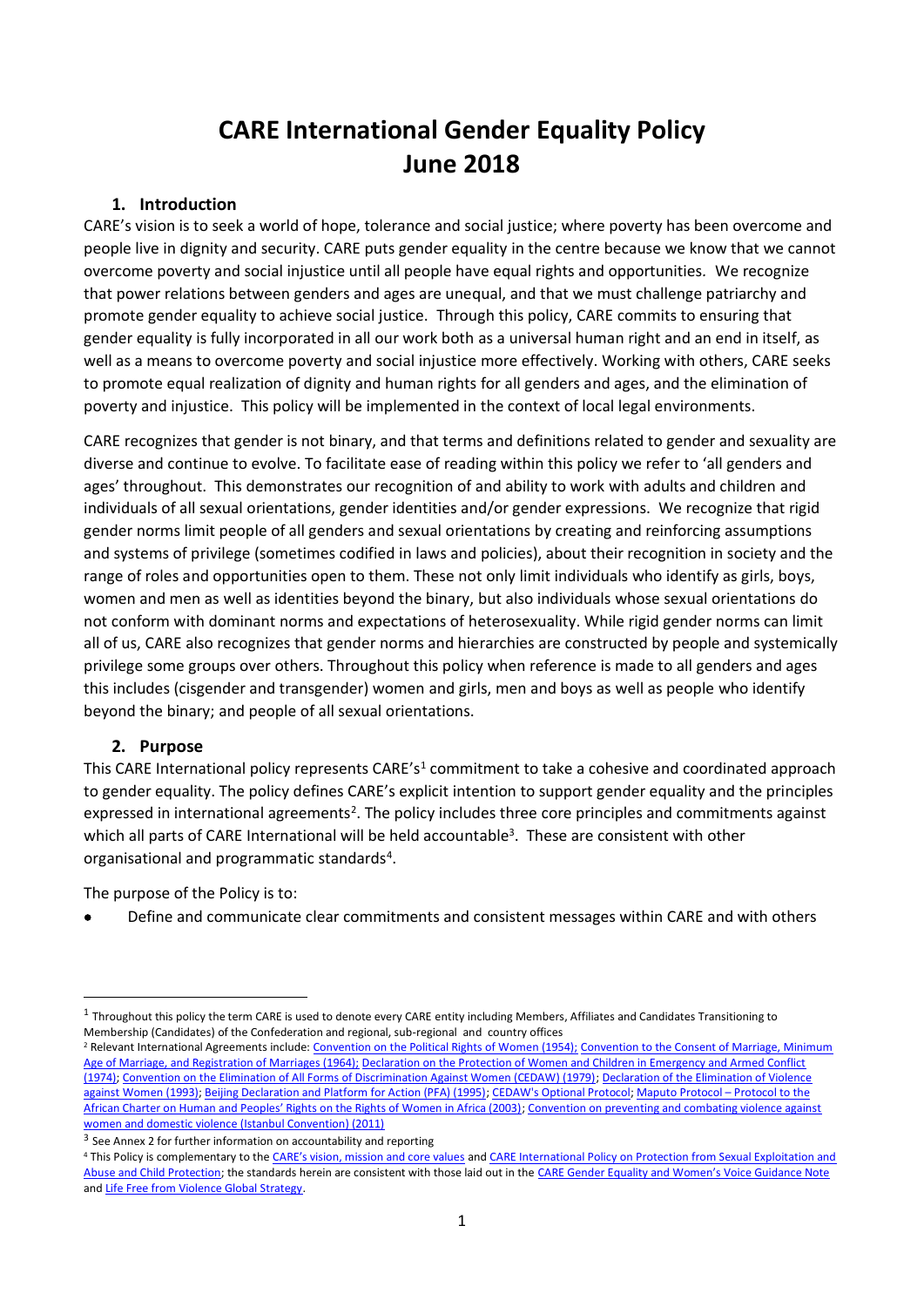- Continue to strengthen efforts to promote gender equality in our organisation, increasing CARE's integrity and credibility amongst donors, partners and allies as a leader in the gender equality space, in both programming and advocacy
- Establish commitments for our development and humanitarian programming and our organisation
- Enable us to work as a confederation and with others building on each other strengths, experience and lessons learned

#### **3. Core Principles**

CARE is a rights based organisation. Gender equality is an explicit internationally recognized human right and CARE seeks to promote equal realization of dignity and human rights and the elimination of poverty and injustice for all genders and ages. Our commitments are founded on the Human Rights Framework and globally agreed principles<sup>5</sup>, such as equality and non-discrimination. They based on international law and regional standards<sup>6</sup>, in particular the Convention on the Elimination of all forms of Discrimination Against Women (CEDAW), as well as relevant soft laws<sup>7</sup> and the global ambitions set out in the Sustainable Development Goals (SDGs)<sup>8</sup>.

CARE recognises that issues of gender inequality intersect with other forms of oppression based on unequal power relations, such as ableism, racism, caste and ethnic discrimination, ageism, sexual orientation and homophobia, religious discrimination, classism, colonial history among others.

CARE works with marginalized women and their allies to address structural barriers to the realization of women's rights and gender equality; social justice, peace, wellbeing and a life free from violence.

#### **4. What we need to do to implement the Gender Equality Policy – Commitments**

In order to enact these principles, CARE will fulfil the following 12 commitments and ensure that they are monitored, evaluated and reported on as part of CARE's responsibility of transparency and accountability.

- 1. Incorporate participatory gender and power analysis<sup>9</sup> and data disaggregated by sex, age, and other relevant diversity factors<sup>10</sup> to inform actions across the programme/project cycle.
- 2. Articulate how programming works across all three domains of the Gender Equality Framework<sup>11</sup>, and apply and learn from the Gender Marker<sup>12</sup> at every stage of the project or programme cycle to improve our gender transformative potential.
- 3. Engage men and boys<sup>13</sup> in support of gender equality and women's empowerment when in line with programming and/or organizational objectives.

<sup>5</sup> Human Rights Principles include: Universality and Inalienability, Indivisibility, Participation and Inclusion, Accountability and Rule of Law, Transparency, and Equality and Non-Discrimination

<sup>6</sup> See footnote 2.

 $^7$  Soft laws are non-binding international standards such as resolutions in the Human Rights Council or General Assembly, General Comments by the CRC or CEDAW Committees, etc.

<sup>8</sup> Refer to Annex 1, Rationale, for further information.

<sup>&</sup>lt;sup>9</sup> There are a variety of tools that can be used to d[o gender and power analysis;](https://genderinpractice.care.org/core-concepts/gender-analysis-framework/) they are not necessarily separate processes, however any situational analysis must include an analysis of gender and power. In humanitarian settings [a rapid gender analysis](https://insights.careinternational.org.uk/in-practice/rapid-gender-analysis) is required.

 $10$  These may include: race, ethnicity, sexual orientation and identity, age, class, caste, religion, physical and mental ability

<sup>&</sup>lt;sup>11</sup> The three domains of the Gender Equality Framework are Agency, Relations and Structure, refer to the Gender Equality and Women's Voice [Guidance Note, CARE, May 2019](https://insights.careinternational.org.uk/images/in-practice/GEWV/GEWV_guidance-note_english_2019.pdf) 

<sup>12</sup> [Gender Marker,](https://genderinpractice.care.org/gender-marker/) CARE 2020

<sup>13</sup> [Engaging Men and Boys,](https://insights.careinternational.org.uk/in-practice/engaging-men-and-boys) CARE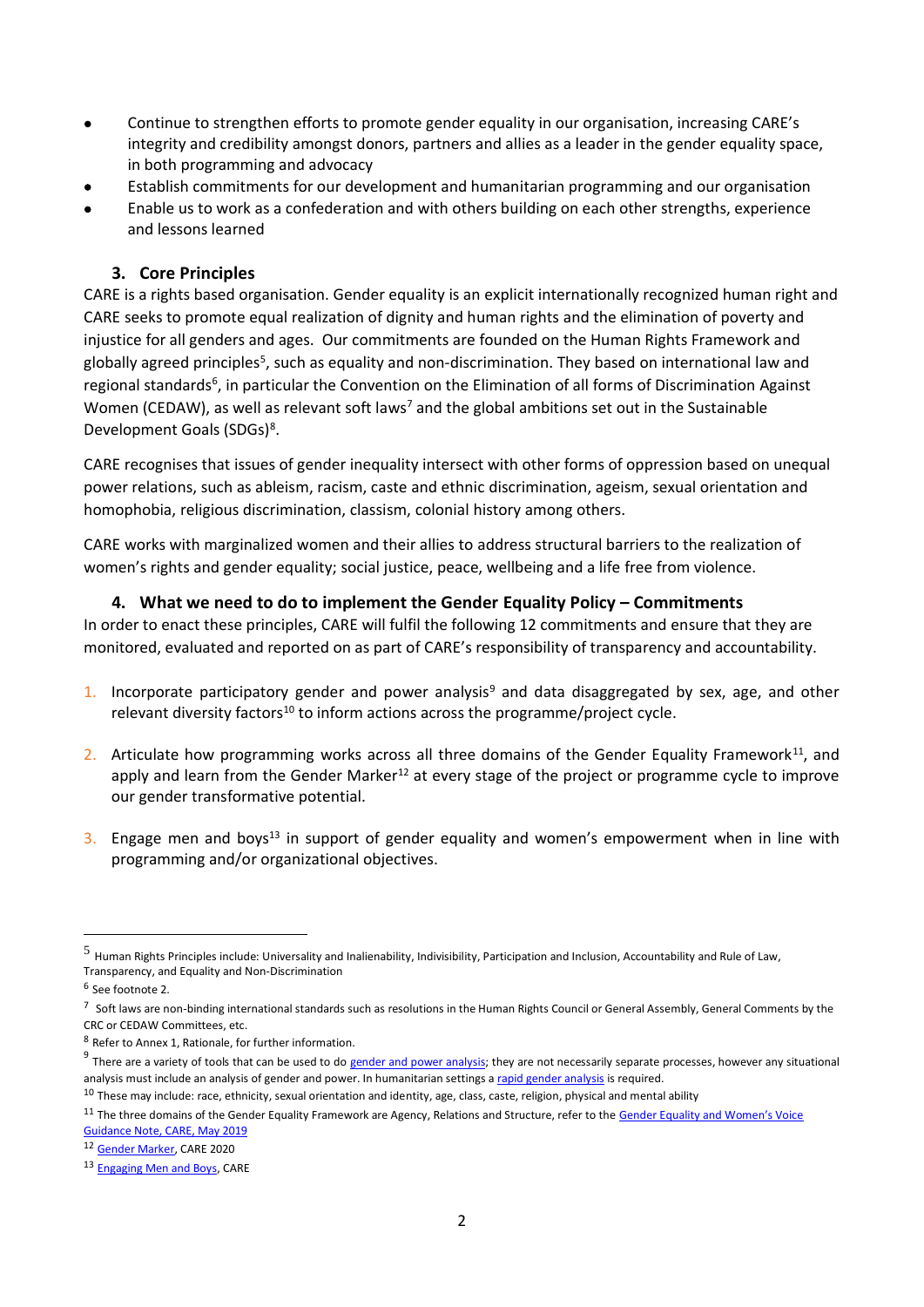- 4. Identify potential programming risks throughout the program/project cycle and take steps to do no harm and mitigate unintended consequences of backlash and gender-based violence, regardless of sectoral focus, especially in fragile and conflict contexts<sup>14</sup>.
- 5. Form partnerships with women's rights<sup>15</sup> and/or LGBTIQ<sup>16</sup> organisations and movements to collaborate in the achievement of shared goals and elevate the voice of marginalised people; and engage key stakeholders in the struggle for gender equality including other civil society, government, private sector, public and private donors.
- 6. Ensure evaluations<sup>17</sup> and reviews do no harm, are participatory and assess progress towards gender equality outcomes<sup>18</sup>. Ensure that they document best practices and challenges, and create mechanisms for cross-learning within communities, within CARE and with partners.
- 7. Ensure all our human resources policies and practices are developed with a gender lens. Report on gender and diversity balance in staffing and governance structures along with average pay levels. Implement targeted strategies to redress any evidence of gender inequality in gender and diversity balance and pay levels.
- 8. Recruit and retain staff with a commitment to gender equality; build staff and partner capacity and skills in gender equality and diversity, and ensure all annual operating plans, job descriptions and performance plans reflect CARE's commitment to gender equality.
- 9. Regularly report to programme participants, donors and the public on progress on gender equality in CARE's work.
- 10. Take all measures to prevent and respond to all forms of sexual harassment and violence, and sexual exploitation and abuse of children and vulnerable adults, promote staff awareness and training, and effective systems for reporting and monitoring.
- 11. Ensure external marketing, fundraising, advocacy and communications respect and uphold our commitment to social justice and gender equality including being respectful, using inclusive and positive language and images and avoiding stereotypes with particular attention to those based on gender and ethnicity.
- 12. Systematically negotiate with donors for adequate funding to meet the CARE International gender commitments (specifically addressing measures for "do no harm"/gender-based violence prevention measures, prevention of sexual exploitation and abuse (PSEA), and organizational gender equity and diversity (GED)).

#### **5. Scope of Application**

<sup>&</sup>lt;sup>14</sup> See CARE's Guidance for Gender Based Violence [\(GBV\) Monitoring and Mitigation within Non-GBV Focused Sectoral Programming](https://care.org/wp-content/uploads/2020/10/CARE-GBV-ME-Guidance_0.pdf)

<sup>15</sup> [Women's Empowerment and Organizing](https://care.org/wp-content/uploads/2020/06/SII-Womens-Empowerment-and-Organizing-Brief-2009.pdf), CARE

 $^{16}$  Lesbian, Gay, Bisexual, Transgender, Intersex, Queer/Questioning

<sup>17</sup> [MEL Approach Principles and Standards, CARE](http://careglobalmel.careinternationalwikis.org/mel_approach_principles_and_standards)

<sup>&</sup>lt;sup>18</sup> Gender Equality and Women's Voice Indicators can be found [here](http://careglobalmel.careinternationalwikis.org/supplementary_indicators_gender_equality)